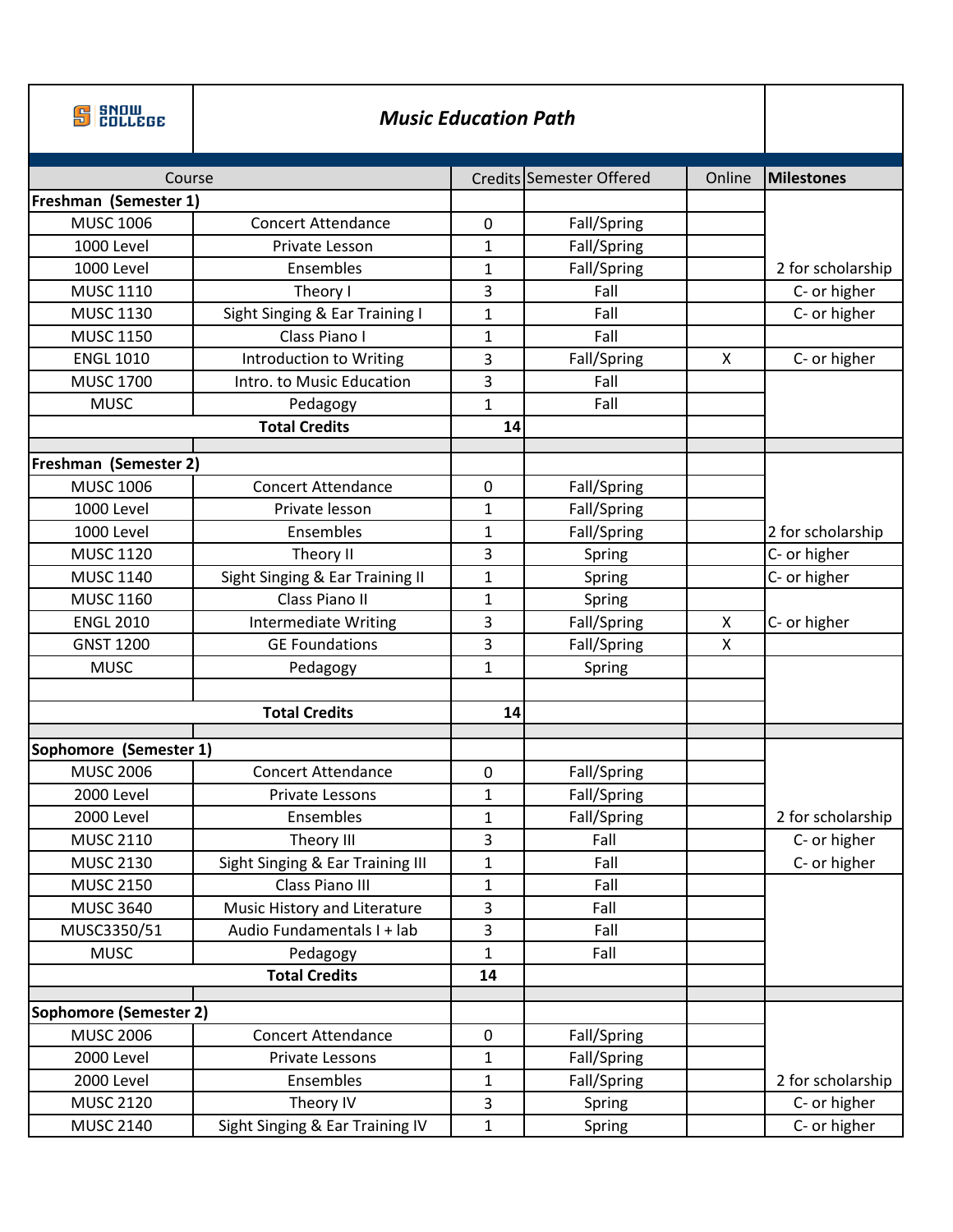| <b>MUSC 2160</b> | Piano IV                    |    | Spring          |   |                    |
|------------------|-----------------------------|----|-----------------|---|--------------------|
| <b>MUSC 2350</b> | <b>Beginning Conducting</b> |    | Spring          |   |                    |
| <b>MUSC 3630</b> | Music History & Literature  | 3  | Spring          |   |                    |
| MUSC 3352/53     | Audio Fundamentals II + lab | 3  | Spring          |   |                    |
| <b>MUSC</b>      | Pedagogy                    |    | Spring          |   |                    |
|                  |                             |    |                 |   |                    |
|                  | <b>Total Credits</b>        | 16 |                 |   |                    |
|                  |                             |    |                 |   |                    |
| Summer Term      |                             |    |                 |   |                    |
| <b>BIO B1050</b> | Human Biology               | 3  | Fall/Spring/Sum | X | Can be taken as an |
| <b>HFST 1500</b> | Human Development           | 3  | Fall/Spring/Sum | X | extra semester if  |
| <b>BUS 1270</b>  | <b>Srategic Selling</b>     | 3  | Fall/Spring/Sum | X | summer is not an   |
|                  |                             |    |                 |   |                    |
|                  | <b>Total Credits</b>        | 9  |                 |   | option             |

| Junior (Semester 1) |                                       |                |                                        |                                                 |                                                                 |  |
|---------------------|---------------------------------------|----------------|----------------------------------------|-------------------------------------------------|-----------------------------------------------------------------|--|
| <b>3000 Level</b>   | Private Lessons                       | 1              | Fall/Spring                            |                                                 |                                                                 |  |
| <b>3000 Level</b>   | Ensembles                             | 1              | Fall/Spring                            |                                                 | 2 for scholarship                                               |  |
| <b>MUSC 3540</b>    | Music Form & Analysis                 | 3              | Fall                                   |                                                 |                                                                 |  |
| <b>MUS 4350</b>     | <b>Advanced Conducting</b>            |                | Fall                                   |                                                 | Theory I - Theory IV and Sight<br>I - Sight IV must be complete |  |
| <b>MUSC 3030</b>    | Jazz and Pop History I                | 3              | Fall                                   |                                                 |                                                                 |  |
| <b>MATH 1030</b>    | <b>Quantitative Literacy</b>          | 3              | Fall/Spring/Summer                     | $\pmb{\times}$<br>C- or higher                  |                                                                 |  |
| <b>MUSC 3560</b>    | Songwriting I                         | $\overline{2}$ | Fall                                   |                                                 |                                                                 |  |
| <b>MUSC</b>         | Pedagogy                              | $\mathbf{1}$   | Fall                                   |                                                 |                                                                 |  |
|                     |                                       |                |                                        |                                                 |                                                                 |  |
|                     | <b>Total Credits</b>                  | 16             |                                        |                                                 |                                                                 |  |
|                     |                                       |                |                                        |                                                 |                                                                 |  |
| Junior (Semester 2) |                                       |                |                                        |                                                 |                                                                 |  |
| 3000 Level          | <b>Private Lessons</b>                | $\mathbf 1$    | Fall/Spring                            |                                                 |                                                                 |  |
| 3000 Level          | Ensembles                             | 1              | Fall/Spring                            |                                                 | 2 for scholarship                                               |  |
| <b>MUSC 4110</b>    | Keyboard Harmony                      | 3              |                                        | Spring                                          |                                                                 |  |
| <b>MUSC 4140</b>    | <b>Contemporary Orchestration</b>     | $\overline{2}$ | Spring                                 | Must complete piano<br>proficieny before taking |                                                                 |  |
| <b>BUS 2050</b>     | <b>Business Law</b>                   | 3              | Fall/Spring/ Sum<br>$\pmb{\mathsf{X}}$ |                                                 | <b>MUSC 4110</b>                                                |  |
| <b>BUS 1060</b>     | <b>Quick Books for Small Business</b> | 3              | Fall/Spring                            |                                                 |                                                                 |  |
| <b>HIST 1700</b>    | <b>American Civilization</b>          | 3              | Fall/Spring                            | $\pmb{\mathsf{X}}$                              | C- or higher                                                    |  |
| <b>MUSC</b>         | Pedagogy                              | 1              | Spring                                 |                                                 |                                                                 |  |
|                     |                                       |                |                                        |                                                 |                                                                 |  |
|                     | <b>Total Credits</b>                  | 17             |                                        |                                                 |                                                                 |  |
| <b>Summer Term</b>  |                                       |                |                                        |                                                 |                                                                 |  |
|                     |                                       |                |                                        |                                                 |                                                                 |  |
| Humanities          | <b>Humanities Division course</b>     | 3              | Fall/Spring/Sum                        | $\pmb{\mathsf{X}}$                              |                                                                 |  |
| <b>ECON 2010</b>    | Principles of Microeconomics          | 3              | Fall/Spring/Sum                        | $\mathsf{X}$                                    | Math 1010                                                       |  |
|                     | <b>Total Credits</b>                  | 6              |                                        |                                                 |                                                                 |  |
| Senior (Semester 1) |                                       |                |                                        |                                                 |                                                                 |  |
| <b>4000 Level</b>   | <b>Private Lessons</b>                | $\mathbf{1}$   | Fall/Spring                            |                                                 |                                                                 |  |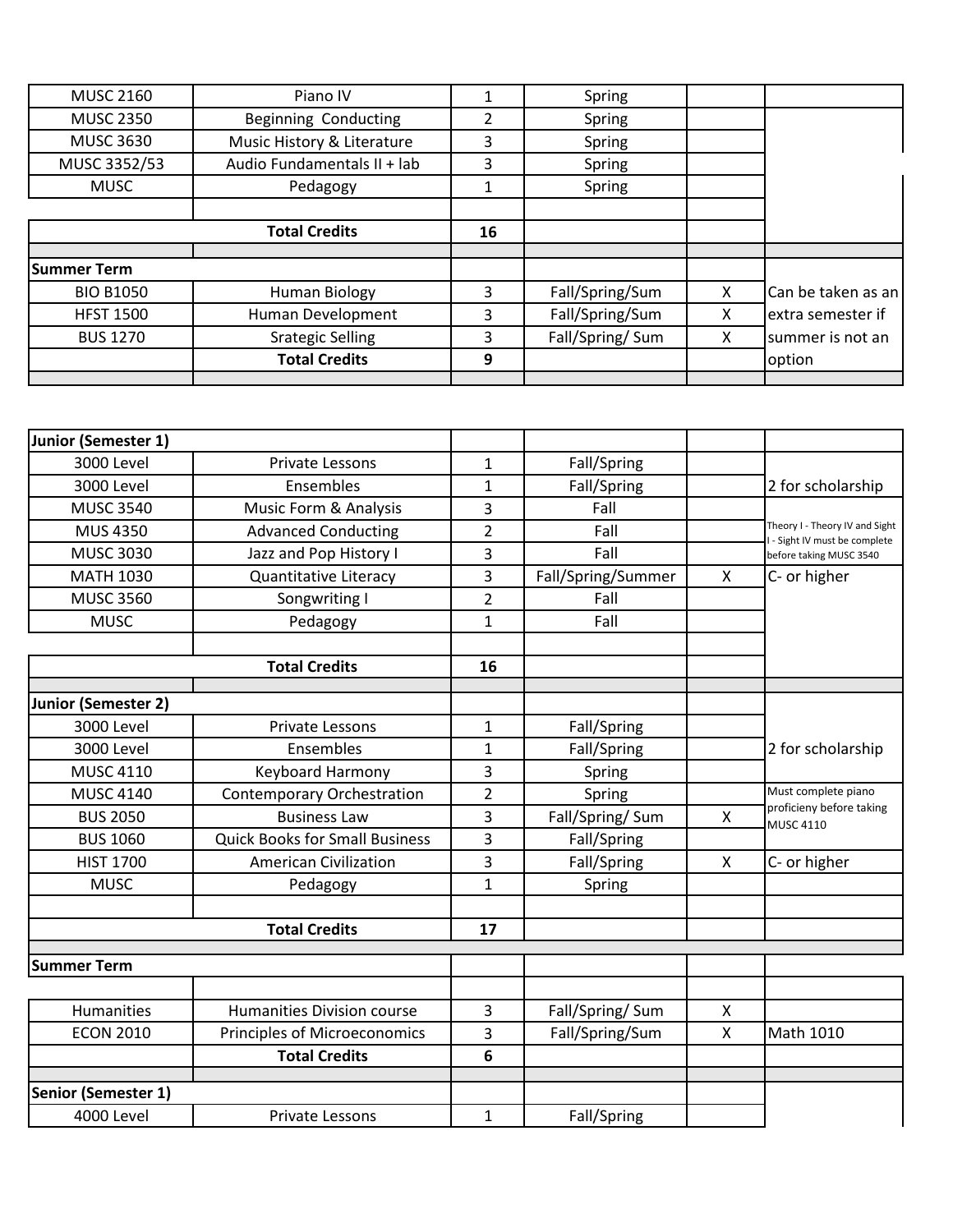| 4000 Level                 | Ensembles                        | 1              | Fall/Spring | 2 for scholarship            |
|----------------------------|----------------------------------|----------------|-------------|------------------------------|
| <b>MUSC 4147</b>           | <b>Commerical Music Ensemble</b> | 1              | Fall/Spring |                              |
| <b>BUS 2650</b>            | Principles of Management         | 3              | Fall/Spring |                              |
| <b>MUSC 4901</b>           | Senior Capstone                  | $\overline{2}$ | Fall/Spring |                              |
| <b>MUSC 3750</b>           | <b>Survey of Music Business</b>  | 3              | Fall        |                              |
| MUSC 3150 or 3160          | Vocal Methods or Instrumental    | 3              | Fall/Spring |                              |
| <b>MUSC</b>                | Music Emphasis course            | $\overline{2}$ | Fall        | Must apply for<br>graduation |
| <b>MUSC</b>                | Pedagogy                         | $\mathbf{1}$   | Fall        |                              |
|                            | <b>Total Credits</b>             | 17             |             |                              |
|                            |                                  |                |             |                              |
| <b>Senior (Semester 2)</b> |                                  |                |             |                              |
| 4000 Level                 | Private Lessons                  | $\mathbf{1}$   | Fall/Spring |                              |
| <b>4000 Level</b>          | Ensembles                        | $\mathbf{1}$   | Fall/Spring | 2 for scholarship            |
| <b>MUSC 4905</b>           | Senior Recital                   | 1              | Spring      |                              |
| <b>MUSC 3170</b>           | <b>Elementary Methods</b>        | 3              | Spring      |                              |
| <b>MUSC 4405</b>           | <b>World Music Studies</b>       | 3              | Spring      |                              |
| <b>MUSC</b>                | Music Emphasis course            | $\overline{2}$ | Spring      |                              |
| <b>PHYS 1750</b>           | Science of Sound and Music       | 3              | Fall/Spring |                              |
| <b>PHYS 1755</b>           | Lab                              | $\mathbf{1}$   | Fall/Spring |                              |
| <b>MUSC</b>                | Pedagogy                         | 1              |             |                              |
|                            | <b>Total Credits</b>             | 16             |             |                              |

 *\* For most recent information, students must contact their academic advisor* 

*barbara.dalene@snow.edu (435) 283-7309* 

*\* Summer terms are highly recommended* 

*https://www.weber.edu/teachered/Weber\_Snow\_Music.html* 

*\*\* C- is requried in all music core classes* 

*Depending on your Math ACT score, you may need to start in a lower math course.* 

*That may add another semester to your degree* 

## **Completed 8 credits for the Music Emphasis courses**

| <b>Course number</b> | Course name                          | credit         |        |            |
|----------------------|--------------------------------------|----------------|--------|------------|
| <b>MUSC 2090</b>     | Piano Seminar                        | 1              | Spring | IP         |
| <b>MUSC 3040</b>     | <b>Musical Theater</b>               | $\overline{2}$ | Spring | VP, IP     |
| <b>MUSC 3250</b>     | <b>Contemporary Vocal Styles</b>     | 2              | Fall   | VP, IP     |
| <b>MUSC 3306</b>     | Improvisation I                      | 2              | Fall   | VP, IP     |
| <b>MUSC 3307</b>     | Improvisation II                     | $\overline{2}$ | Spring | VP, IP     |
| <b>MUSC 3570</b>     | Songwriting II                       | $\overline{2}$ | Spring | <b>SWC</b> |
| <b>MUSC 3720</b>     | <b>AV Post Production</b>            | $\overline{2}$ | Spring | P          |
| <b>MUSC 3920</b>     | Opera Workshop                       | $\mathbf{1}$   | Fall   | VP, IP     |
| <b>MUSC 4130</b>     | <b>Commercial Arranging</b>          | 3              | Fall   | <b>SWC</b> |
| <b>MUSC 4140</b>     | <b>Contemporary Orchestration</b>    | 2              | Spring | SWC, E     |
| <b>MUSC 4150</b>     | <b>Commercial Composition</b>        | $\overline{2}$ | Spring | <b>SWC</b> |
| <b>MUSC 4160</b>     | <b>Advanced Mixing and Mastering</b> | $\overline{2}$ | Spring | P          |
| <b>MUSC 4161</b>     | <b>Audio for Gaming</b>              | $\overline{2}$ | Spring | P          |
| <b>MUSC 4162</b>     | <b>Advanced Audio Production</b>     | $\overline{2}$ | Spring | P          |
| <b>MUSC 4350</b>     | <b>Advanced Conducting</b>           | $\overline{2}$ | Fall   | VP, IP, E  |
| <b>MUSC 4363</b>     | <b>Film Scoring</b>                  | 2              | Fall   | <b>SWC</b> |